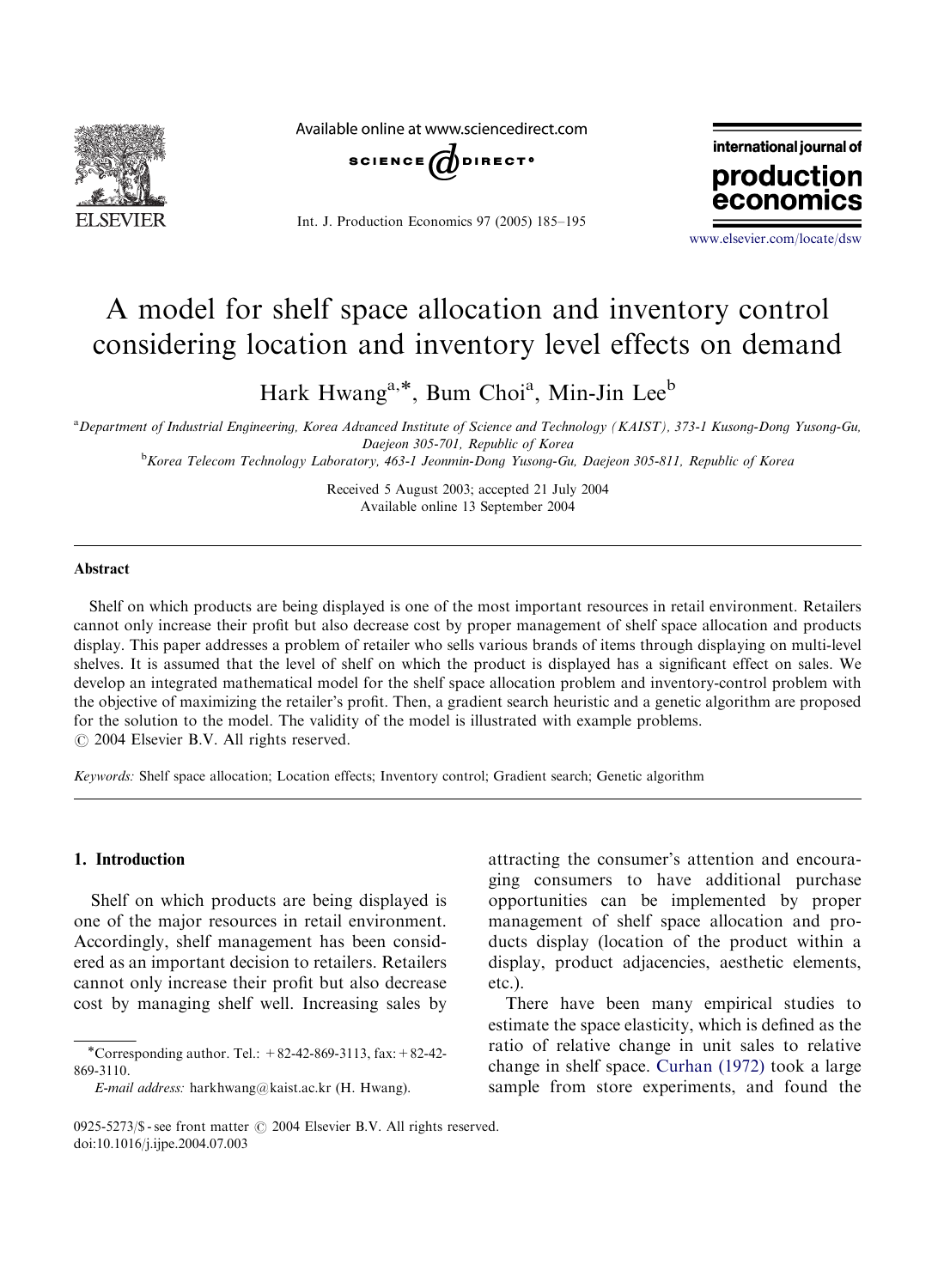average value of 0.212 for space elasticity. Also, [Heinsbroek \(1977\)](#page--1-0) found the average value of 0.15 at the item level, referring to 20 experiments while [Corstjens and Doyle \(1981\)](#page--1-0) found a low mean value of 0.086. On the other hand, [Thurik \(1988\)](#page--1-0) found higher average space elasticity close to 0.6 at store level. [Desmet and Renaudin \(1998\)](#page--1-0) found that space elasticities between categories are different substantially ranging from negative values to levels as high as 0.8. [Larson and](#page--1-0) [DeMarais \(1990\)](#page--1-0) called the displayed inventory which is carried to stimulate demand ''psychic stock'' and suggested ''full-shelf merchandising'' policy; that is, display area is always kept fully stocked, referring the experimental studies which concluded that substantially higher sales could be achieved merely by keeping shelves fully stocked. In addition, [Dreze et al. \(1994\)](#page--1-0) made a series of field experiments and found that location of the product within a display, especially the level of shelf on which the product is displayed in case of multi-level shelf, has a significant effect on sales.

Motivated by those findings, many research articles appeared on the shelf space allocation problem to deal with how to optimally allocate shelf space to each brand of items so as to maximize the total sales volume. These models formulated the demand rate as a function of the shelf space allocated to products. Considering main demand effects, [Anderson and Amato](#page--1-0) [\(1974\)](#page--1-0) formulated an optimization model as a knapsack problem. Also, [Hansen and Heinsbroek](#page--1-0) [\(1979\)](#page--1-0) considered the main demand effects in their mathematical programming. [Corstjens and Doyle](#page--1-0) [\(1981, 1983\)](#page--1-0) developed a generalized geometric programming model with the main effects and cross effects of demand. Also, an optimization model of [Bultez and Naert \(1988\)](#page--1-0) utilized marginal analysis. [Zufryden \(1986\)](#page--1-0) solved the model of [Corstjens and Doyle \(1981\)](#page--1-0) by dynamic programming approach. [Borin et al. \(1994\)](#page--1-0) considered the main effects and cross effects of substitute items and suggested simulated annealing as a solution methodology. Observing that existing research papers on the shelf space allocation problem ignore the inventory-related decisions, [Urban](#page--1-0) [\(1998\)](#page--1-0) proposed integrated models of inventorycontrol and shelf space allocation problems. However, the above-mentioned models did not consider the location effects [Dreze et al. \(1994\)](#page--1-0) emphasized. Recently, [Yang and Chen \(1999\)](#page--1-0) and [Yang \(2001\)](#page--1-0) proposed a space allocation model, a type of multi-constraint knapsack problem, incorporating the main and cross effects of demand as well as the location effects. Only for simplified versions of the original model, he found an optimal solution.

This paper is motivated by the operation of convenience stores in which much of the sales items are displayed on the multi-level shelves in refrigerated show cases. It is assumed that the manager is responsible for the shelf management in addition to the inventory control of the sales items. The reminder of this paper is organized as follows. In Section 2, we develop an integrated mathematical model for shelf space allocation problem and inventory control problem based on 'full shelf merchandising policy'. Then two heuristic solution procedures, one with gradient search method and the other with genetic algorithm, are developed in Section 3. In Section 4, validity of the model is illustrated through solving example problems. Solutions obtained by the heuristics are compared with those from a total enumeration. Conclusions appear in Section 5.

## 2. Mathematical model

We deal with the problem of a retailer who displays various brands of items within a category to multi-level shelves that have limited space. Orders are initially received into backroom that is placed in the back of the multi-level shelves, and the items are restocked from the backroom into the shelves as the displayed items on shelves are depleted by consumer demand. The retailer's total profit can be expressed as the gross margin subtracted by the holding cost of the items in the backroom and those on display, display expense, and ordering cost. We want to determine how many items to order for each brand, how much space to allocate to each brand and where each brand to be placed on shelves in order to maximize the retailer's total profit.